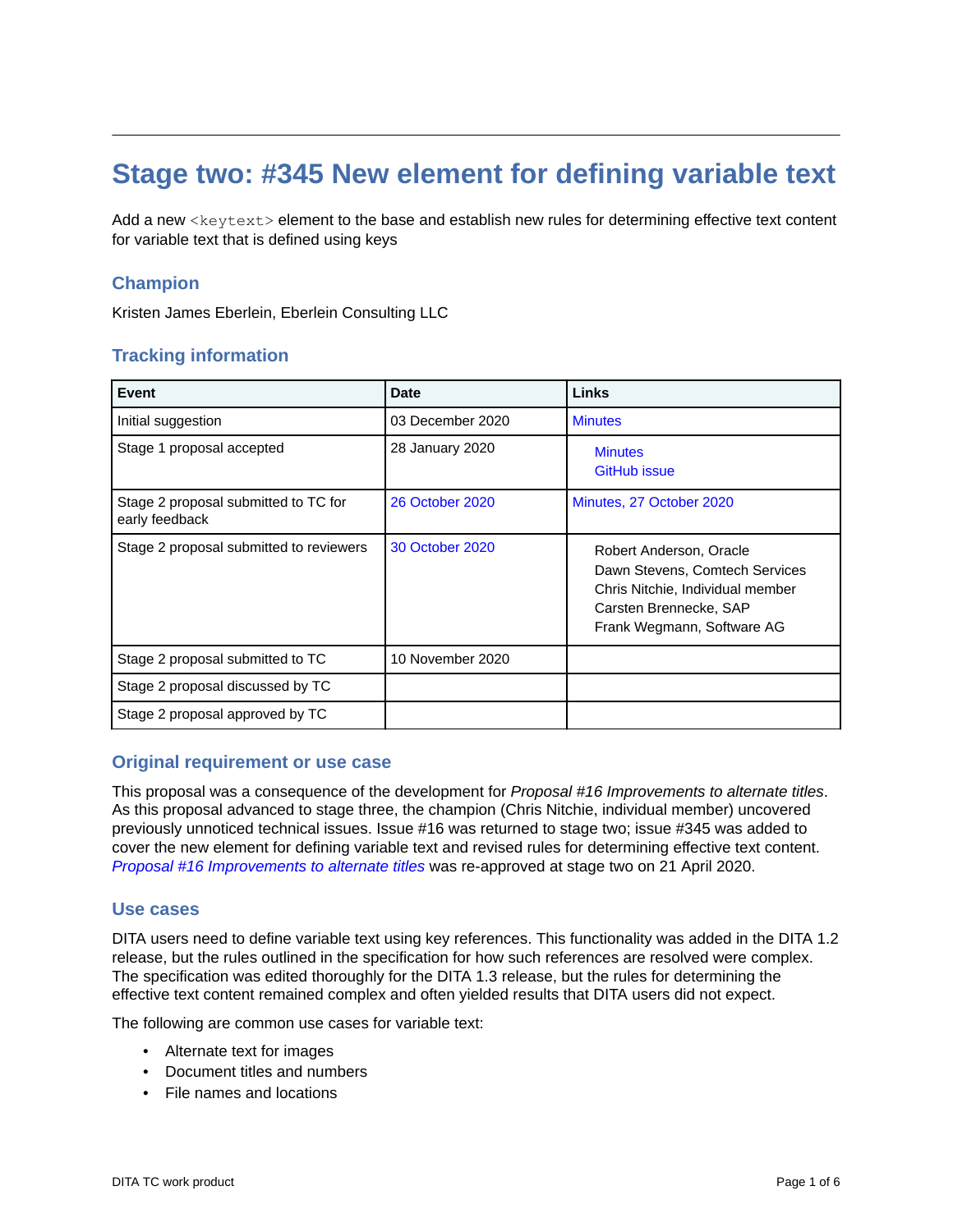- Link text
- Operating system names and versions
- Product and feature names
- Product slogans and tag lines
- Release dates
- Terms
- Web site URLs

These common use cases for variable text require that the content model for a new element designed for variable text definition contain the following elements (and all elements specialized from them), in addition to PCDATA:

- <cite>
- <data>
- < keyword>
- $\bullet$  <ph>
- $\bullet \quad <\alpha>$
- <term>
- <text>
- $\bullet$  <tm>

By adding the  $\langle$ keytext $\rangle$  to the base and establishing new rules for determining effective text content, the DITA TC can simplify the specification, make it easier for processors to implement the specification, and ease complexity for DITA authors and information architects who author and define variable text.

# **New terminology**

None

# **Proposed solution**

The <keytext> element will be added to the base vocabulary. This element will be an optional child of <topicmeta> in <map>, occurring at most once.

The rules for determining effective text content, which in DITA 1.3 were defined in *[2.3.4.9 Processing key](http://docs.oasis-open.org/dita/dita/v1.3/errata01/os/complete/part3-all-inclusive/archSpec/base/processing-keyref-for-text.html) [references to generate text or link text](http://docs.oasis-open.org/dita/dita/v1.3/errata01/os/complete/part3-all-inclusive/archSpec/base/processing-keyref-for-text.html)*, will change to the following:

Processors **MUST** resolve variable text that is defined using keys by using the following sequence:

- **1.** Effective text content is taken from the <keytext> element.
- **2.** Effective text content is taken from the <titlealt> element with @title-role set to "linking".
- **3.** Effective text content is taken from the <titlealt> element with @title-role set to "navigation".
- **4.** Effective text content is taken from the title of the referenced document, if available.
- **5.** Effective text content is determined by the processor.

The DITA 1.3 rules for resolving the content of the  $\alpha$ bbreviated-form> will be moved to the "Rendering expectations" section in the DITA 2.0 element reference topic for <abbreviated-form>.

**Note** This proposal intersects with proposal #16, which establishes the creation of a new <titlealt> element that carries the @title-role attribute.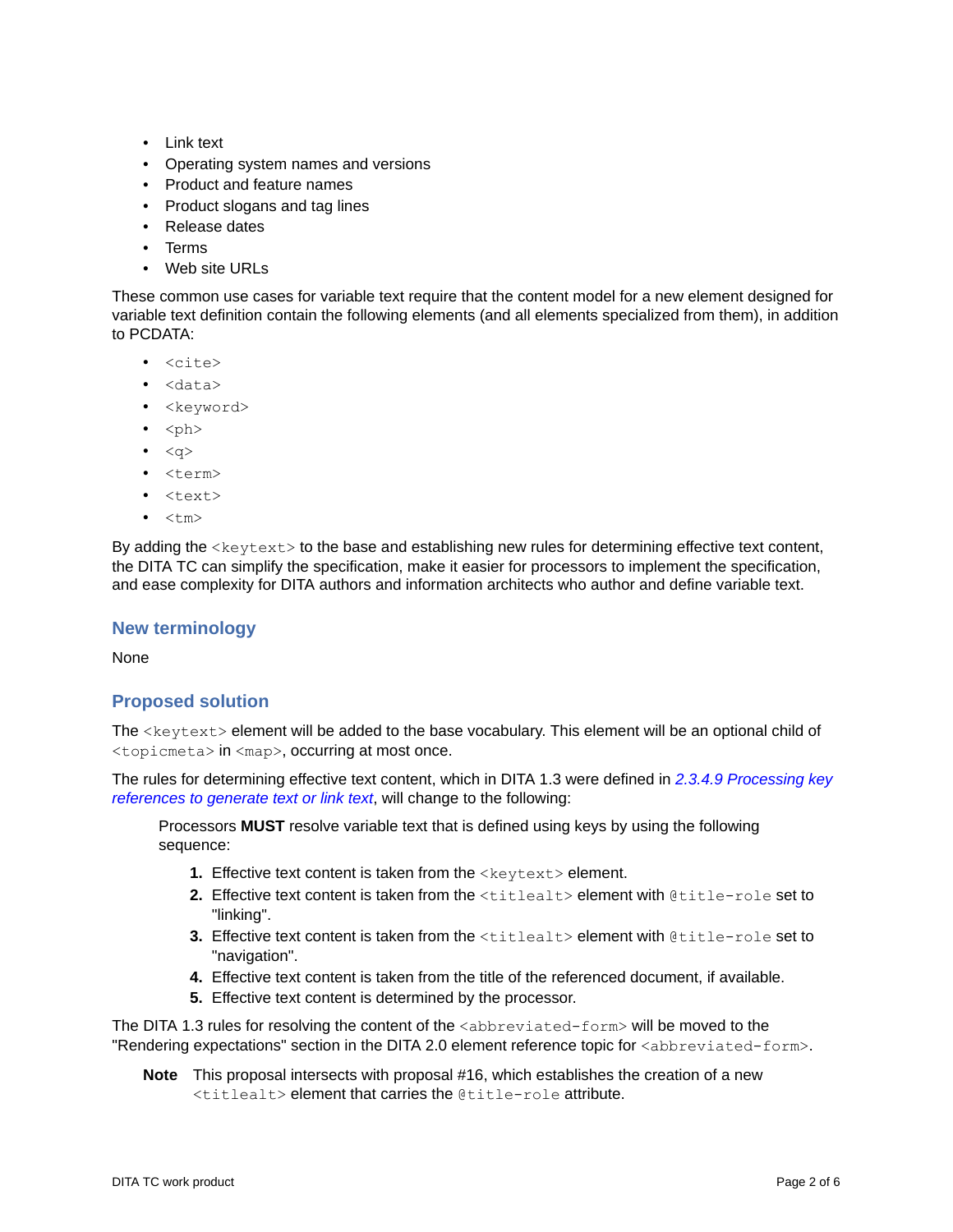# **Benefits**

This proposal addresses the following questions:

#### **Who will benefit from this feature?**

All new DITA implementations which need to define variable text using keys; all processors that resolve variable text defined using keys; editors of the DITA specification

## **What is the expected benefit?**

Ease of defining variable text using keys; easing of developing processors that resolve variable text defined using keys; simplification of the DITA specification

## **How many people probably will make use of this feature?** Many

**How much of a positive impact is expected for the users who will make use of the feature? Significant** 

## **Technical requirements**

#### **Adding new elements or attributes**

The <keytext> will have the following content model and attributes:

#### **Content model**

```
<define name="keytext.content">
    <zeroOrMore>
       <choice>
          <ref name="cite"/>
          <ref name="data"/> 
 <ref name="keyword"/>
 <ref name="ph"/>
          <ref name="q"/>
          <ref name="term"/>
          <ref name="text"/>
          <ref name="tm"/> 
       </choice>
    </zeroOrMore>
</define>
```
The content of the  $\langle$ keytext> element is translatable.

## **Attributes**

Universal attributes

#### **Processing impact**

Processors will need to revise the processing logic that is used for resolving variable text defined using keys.

Tools and systems that manage, analyze, and report on relationships between objects will need to be updated to consider the <keytext> element.

#### **Overall usability**

This proposal will make it much simpler for authors to understand how key references to variable text resolve.

# **Backwards compatibility**

This proposal disallows the following markup pattern that is commonly used in DITA 1.2 and 1.3:

```
 <keydef keys="company-name">
  <topicmeta>
```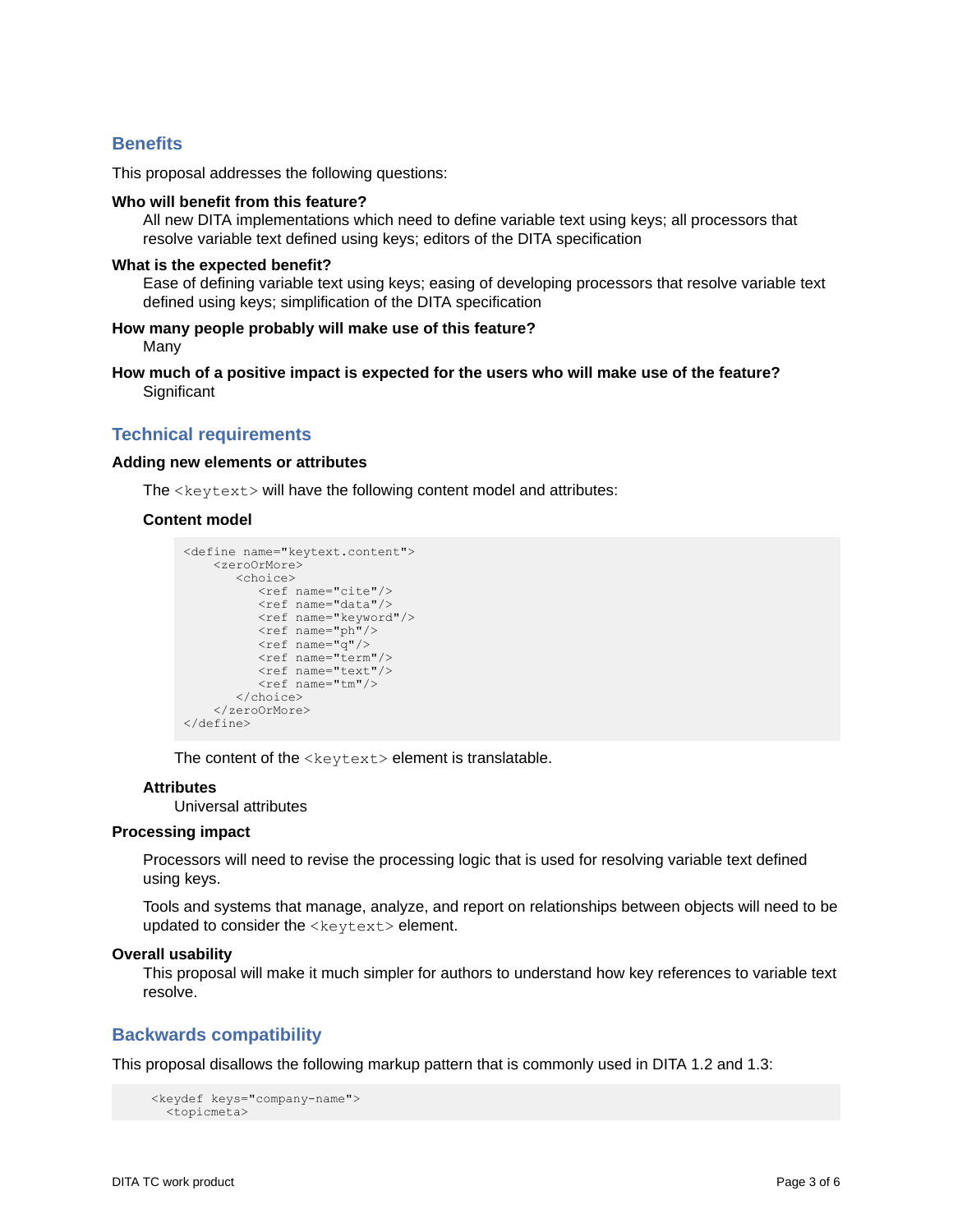```
 <keywords>
       <keyword translate="no">Acme Widget Company</keyword>
     </keywords>
   </topicmeta>
 </keydef>
```
This DITA 2.0 proposal calls for replacing the above clumsy markup pattern with the simpler <keytext> element.

# **Migration plan**

If implementations have defined variable text using the <keyword> element, they will need to migrate to using <keytext> or <linktext> (as appropriate). This can be accomplished by the following mechanisms:

- Manual updates
- Global search-and-replace across DITA maps that include key definitions
- Simple scripting

# **Costs**

This proposal will have an impact on the following groups:

## **Maintainers of the grammar files**

The new element will need to be added to the base.

## **Editors of the DITA specification**

- One new element-reference topic is required. It will be added to "Basic map elements".
- The following existing topics will need to be edited. The numeric references in the following list are to the version 1.3, errata 02 version of the DITA specification.
	- 2.2.4.5 Reconciling topic and map metadata elements
	- 2.3.4.9 Processing key references to generate text or link text
	- 2.3.4.10.10 Example: Link modification or removal
	- 2.3.4.10.2 Examples: Key definitions for variable text
	- 2.3.4.10.3 Example: Scoped key definitions for variable text
	- 3.1.1 Base DITA elements, A to Z
	- $-$  3.3.2.2 < keydef>
	- 3.10.5.2.1 <abbreviated-form>
	- B.6 Element-by-element recommendations for translators

## **Vendors of tools**

Tool vendors will need to update the following:

- Authoring environments to support authoring of variable text using the new  $\leq k \leq v$  text> element
- Processors to ensure correct resolution of the <keytext> element
- Tools and systems that manage, analyze, and report on relationships between objects

## **DITA community-at-large**

Authors and information architects currently using DITA might find it disruptive to shift to using a new element for defining key-based variable text.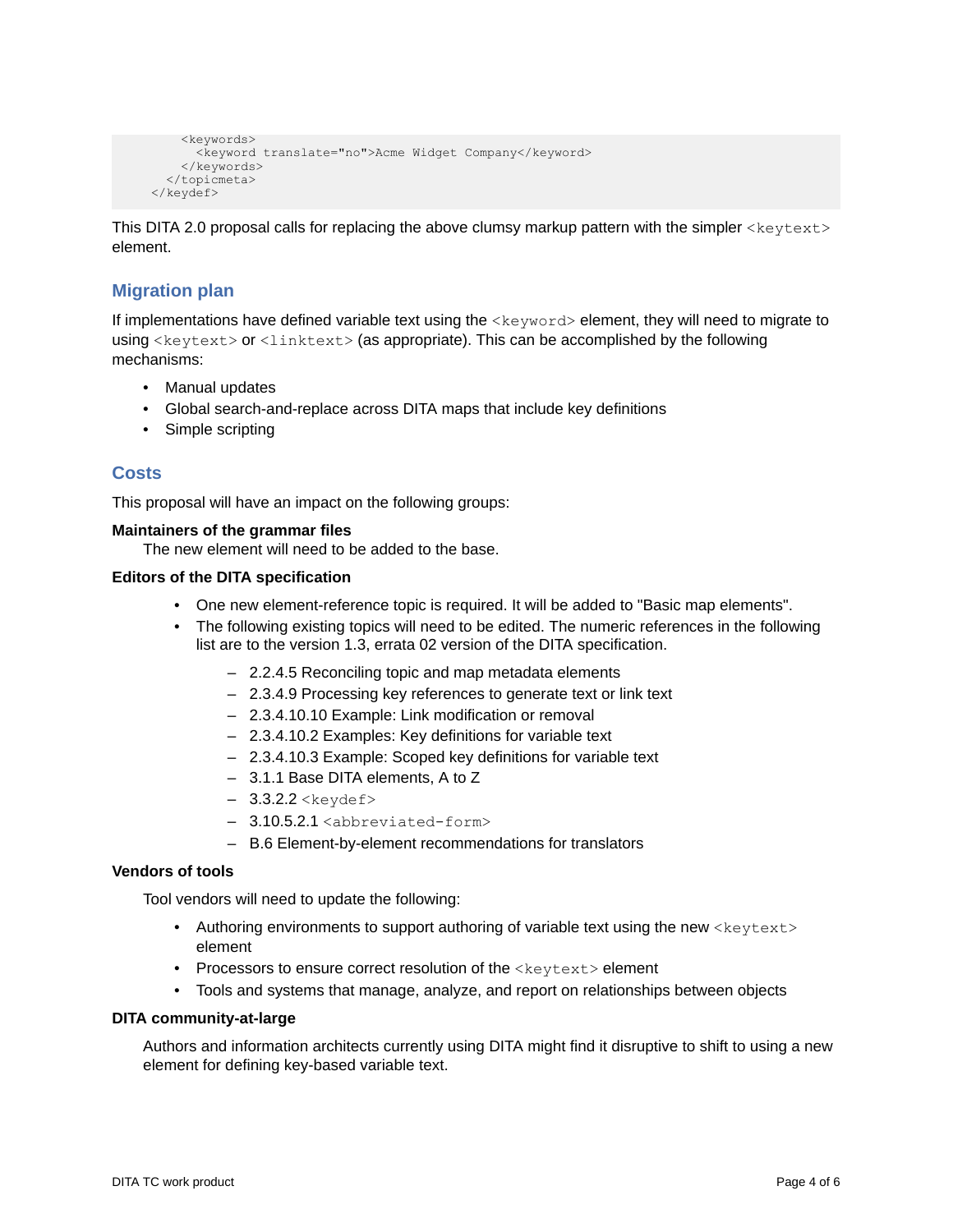## **Producing migration instructions or tools**

The changes required by this proposal can be covered in the planned committee note: *Migrating to DITA 2.0*.

# **Examples**

This section contains examples of the markup for the <keytext> and the new processing logic for resolving variable text that is defined using keys.

## **Figure 1: Simple <keytext> element**

The following code sample shows how simple variable text can be defined using the  $\langle$ keytext> element:

```
<keydef keys="company-name">
  <topicmeta>
    <keytext translate="no">Acme Widget Company</keytext>
   </topicmeta>
</keydef>
```
## **Figure 2: More complex <keytext> element**

The following code sample shows a variable-text definition that includes highlighting elements:

```
<keydef keys="company-name">
   <topicmeta>
   <keytext translate="no">
      <sup>2</sup>/>Super</i> Widget Squared<sup>2</sup>
     </keytext>
   </topicmeta>
</keydef>
```
## **Figure 3: <keytext> provides alternate text for the image**

DITA implementations often reference images using keys. In those cases, the <keytext> element provides the alternate text for the image:

```
<keydef keys="company-logo" href="images/logo.jpg">
  <topicmeta>
     <keytext>Blue Acorn logo</keytext>
   </topicmeta>
</keydef>
```
## **Figure 4: Processing logic**

The following sample shows a key definition that includes several elements within the  $\langle$ topicmeta> element:

```
<keydef href="http://www.example.com" keys="company-name">
   <topicmeta>
    <keytext>Acme Tools</keytext>
     <navtitle>Acme Tools web site</navtitle>
    <linktext>Acme Tools Web Portal</linktext>
  </topicmeta>
</keydef>
```
Once processed, the effective text content of both  $\langle$ ph keyref="company-name"/> and  $\langle$ xref keyref="company-name"/> is "Acme Tools".